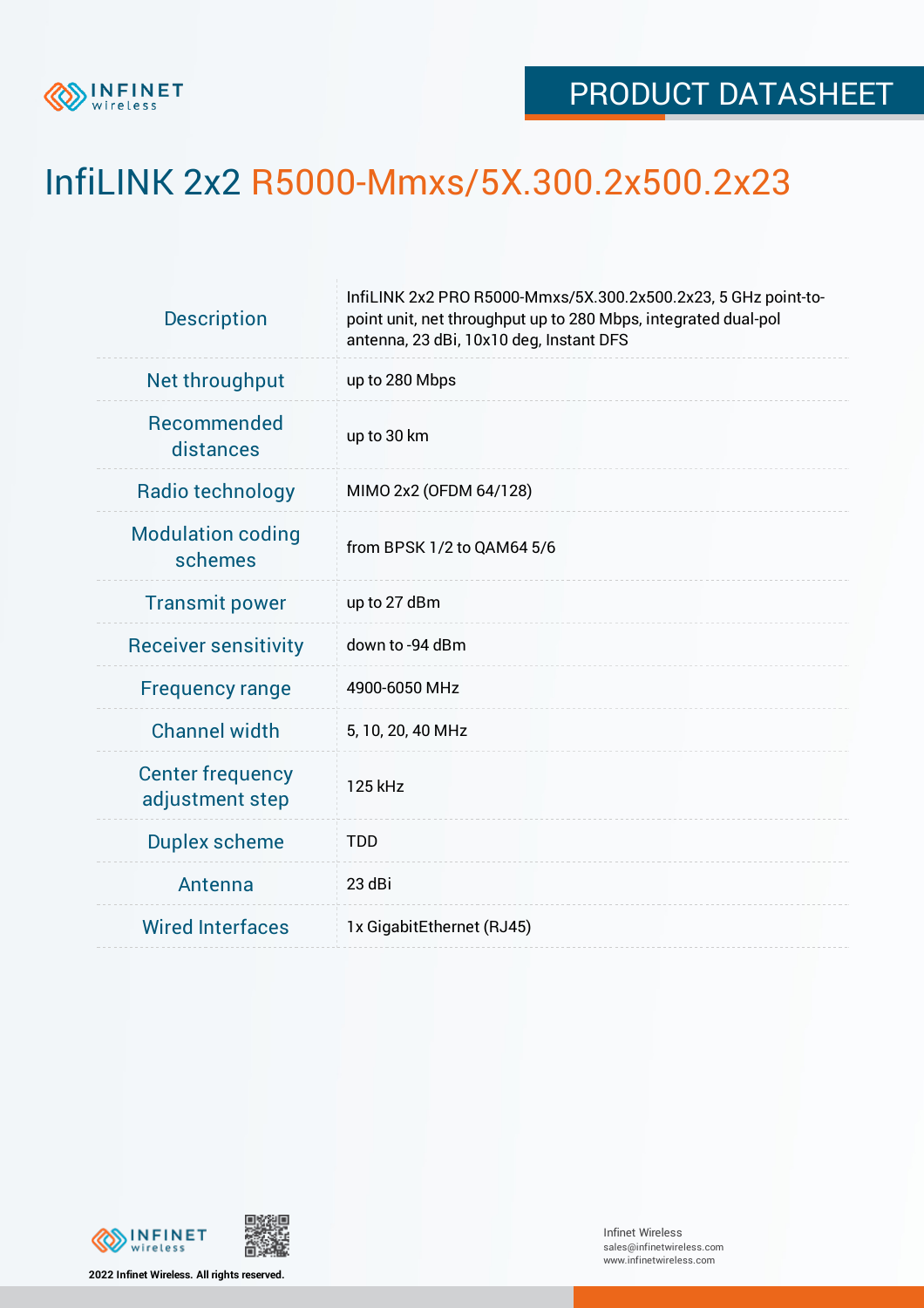

## PRODUCT DATASHEET

## InfiLINK 2x2 R5000-Mmxs/5X.300.2x500.2x23

| Consumption                | up to 20 W                                                                                                                                                                                                                                                                                                                  |                      |                |                 |      |          |  |
|----------------------------|-----------------------------------------------------------------------------------------------------------------------------------------------------------------------------------------------------------------------------------------------------------------------------------------------------------------------------|----------------------|----------------|-----------------|------|----------|--|
| <b>Power options</b>       | 110-240 VAC @ 50/60 Hz, ±4356 VDC                                                                                                                                                                                                                                                                                           |                      |                |                 |      |          |  |
| <b>Outdoor Unit (ODU)</b>  | 305 x 305 x 68 mm, 2.5 kg                                                                                                                                                                                                                                                                                                   |                      |                |                 |      |          |  |
|                            |                                                                                                                                                                                                                                                                                                                             |                      |                |                 |      |          |  |
| <b>Part Number Options</b> | Prefix<br>R5000-                                                                                                                                                                                                                                                                                                            | Freq.<br><b>Band</b> | <b>Bitrate</b> | Output<br>Power | Ant. | Capacity |  |
|                            | <b>Mmxs</b>                                                                                                                                                                                                                                                                                                                 | 5X                   | 300            | 2x500           | 2x23 | 300      |  |
| <b>Part Number Example</b> | R5000-Mmxs/5X.300.2x500.2x23                                                                                                                                                                                                                                                                                                |                      |                |                 |      |          |  |
| <b>Packing List</b>        | - Outdoor unit R5000-Mmxs/5X.300.2x500.2x23 - 1 pcs.<br>- Power Supply IDU-BS-G - 1 pcs.<br>- Power Cord - 1 pcs.<br>- Connector - 1 pcs.<br>- Standard RJ-45 connector - 1 pcs.<br>- Shielded RJ-45 connector - 1 pcs.<br>- RJ-45 Plug Cap - 1 pcs.<br>- MONT-KIT-85 Mounting kit - 1 pcs.<br>- Quick Start Guide - 1 pcs. |                      |                |                 |      |          |  |



**2022 Infinet Wireless. All rights reserved.**

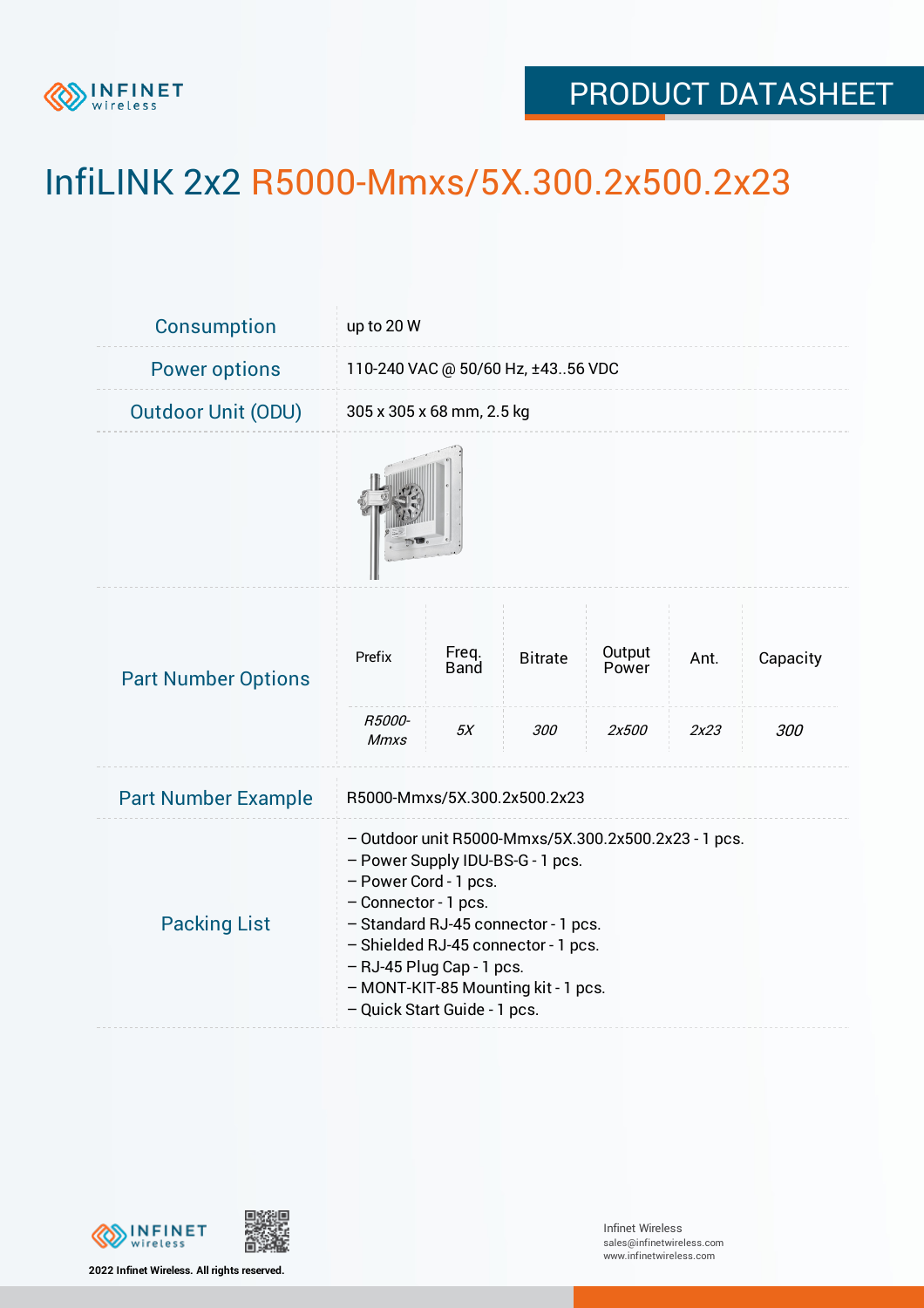

## PRODUCT DATASHEET

# InfiLINK 2x2 R5000-Mmxs/5X.300.2x500.2x23

### Features

#### **RADIO**

- **Voice/RTP Aware Superpacketing**
- ٠ **DFS**
- **Automatic Bitrate Control** Þ
- Þ **Automatic Transmit Power Control**
- ь **TDD synchronization using AUX-ODU-SYNC (excluding Smn/Lmn)**
- **Spectrum Analyzer mode** ۰
- **Channel testing tools** ١

#### **NETWORKING**

- **Ethernet-over-IP and IP-over-IP tunneling**
- **ARP protocol support** ٠
- ۱ **MAC/IP filtering**
- Þ **Full-fledged 2nd layer switch**
- Þ **RIPv2 / OSPFv2 /static routing**
- **L2/L3 Firewall** Þ
- **NAT (multipool, H.323-aware)** Þ
- Þ **DHCP client/server/relay**

#### **MANAGEMENT FEATURES**

- **Various Management Protocols: HTTP, HTTPS, Telnet, SSH, SNMP v1/2c/3 (MIB-II and proprietary MIBs)**
- **Graphical User Interface**
- **LED Indication: power status, wireless and wired link status, signal level**
- **Antenna alignment tool**
- ٠ **Automatic software update**
- **Online monitoring with proprietary EMS InfiMONITOR.**

#### **QUALITY-OF-SERVICE**

- **17 priority queues**
- **IEEE 802.1p support**
- **IP TOS / DiffServ support**
- ٠ **Full voice support**
- **Traffic limiting (absolute, relative, mixed)** ٠
- **Traffic redirection**